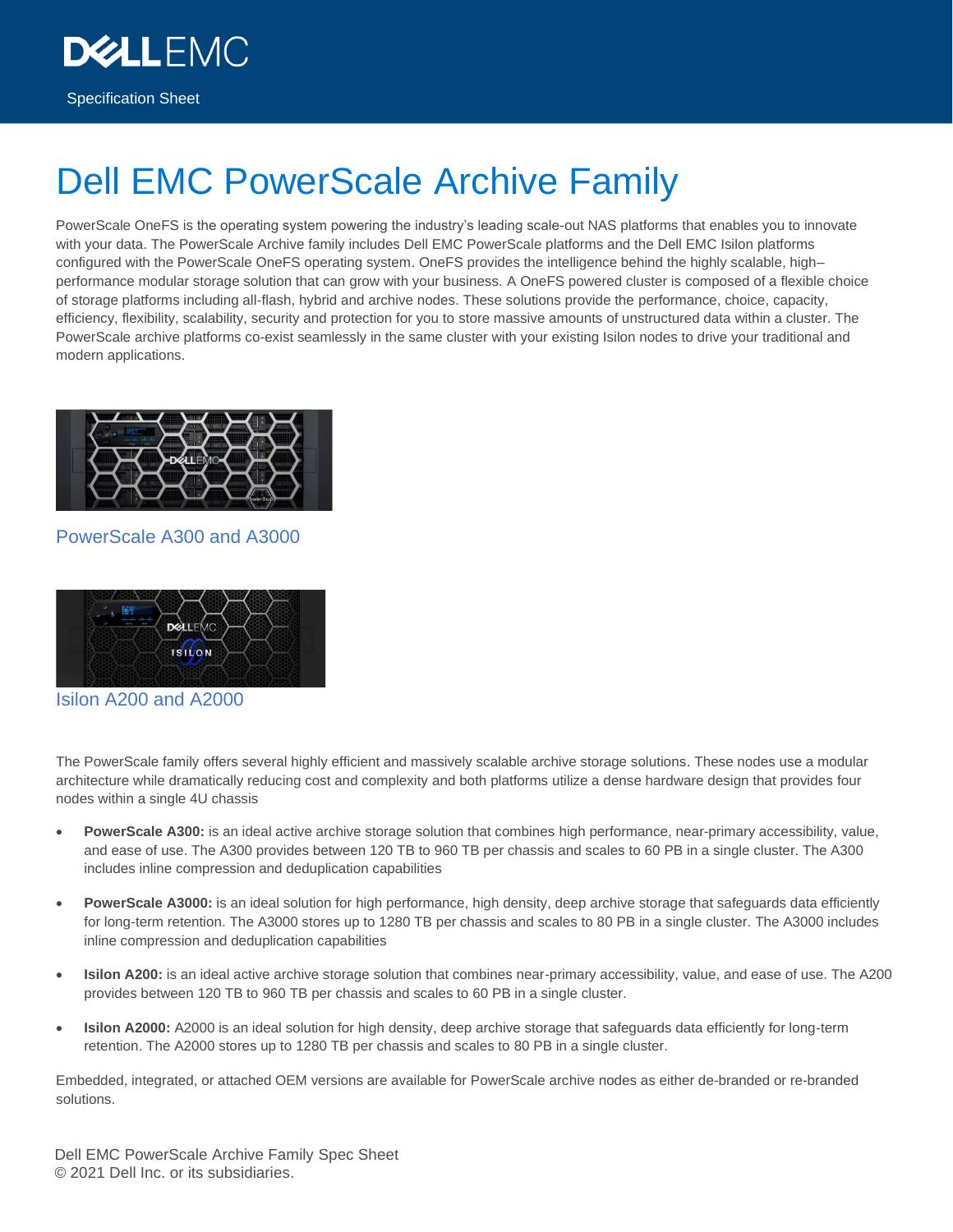# **PowerScale A300 Archive Specifications**

| A300 ATTRIBUTES & OPTIONS                                        | 2 TB HDD                                                                            | 4 TB HDD | 8 TB HDD | 12 TB HDD | 16 TB HDD |
|------------------------------------------------------------------|-------------------------------------------------------------------------------------|----------|----------|-----------|-----------|
| Chassis capacity                                                 | 120 TB                                                                              | 240 TB   | 480 TB   | 720 TB    | 960 TB    |
| HDD drives (3.5") per chassis                                    | 60                                                                                  |          |          |           |           |
| Self-encrypting drive (SED HDD) FIPS 140-2<br>compliant option   | Yes                                                                                 |          |          |           |           |
| Operating system                                                 | OneFS 9.2.1 or later                                                                |          |          |           |           |
| Number of nodes per chassis                                      | $\overline{4}$                                                                      |          |          |           |           |
| ECC memory (per node)                                            | 96 GB                                                                               |          |          |           |           |
| Cache (per node) solid state drives (800GB,<br>1.6TB, 3.2TB)     | 1 or 2<br>Capacity and number of SSDs determined by HDD size and count <sup>2</sup> |          |          |           |           |
| Front-end networking (per node)                                  | 2 x 25GbE (SFP28)                                                                   |          |          |           |           |
| Infrastructure networking (per node)                             | 2 InfiniBand connections with QDR links or 2 X 25GbE (SFP28)                        |          |          |           |           |
| Max Power Consumption @ 200~240v (per<br>$chassis)$ <sup>1</sup> | 1070 Watts (@25°C)                                                                  |          |          |           |           |
| Typical thermal rating                                           | 3651 BTU/hr                                                                         |          |          |           |           |

<sup>1</sup>Values at <25° C are reflective of more steady state maximum values during normal operation <sup>2</sup>Some versions of A300 default with just one 800GB and will only support L3 cache configuration

## **PowerScale A3000 Archive Specifications**

| A3000 ATTRIBUTES & OPTIONS                                     | 12 TB HDD            | 16 TB HDD |  |
|----------------------------------------------------------------|----------------------|-----------|--|
| Chassis capacity                                               | 960                  | 1.28 PB   |  |
| HDD drives (3.5") per chassis                                  | 80                   |           |  |
| Self-encrypting drive (SED HDD) FIPS 140-2<br>compliant option | Yes                  |           |  |
| Operating system                                               | OneFS 9.2.1 or later |           |  |
| Number of nodes per chassis                                    |                      | 4         |  |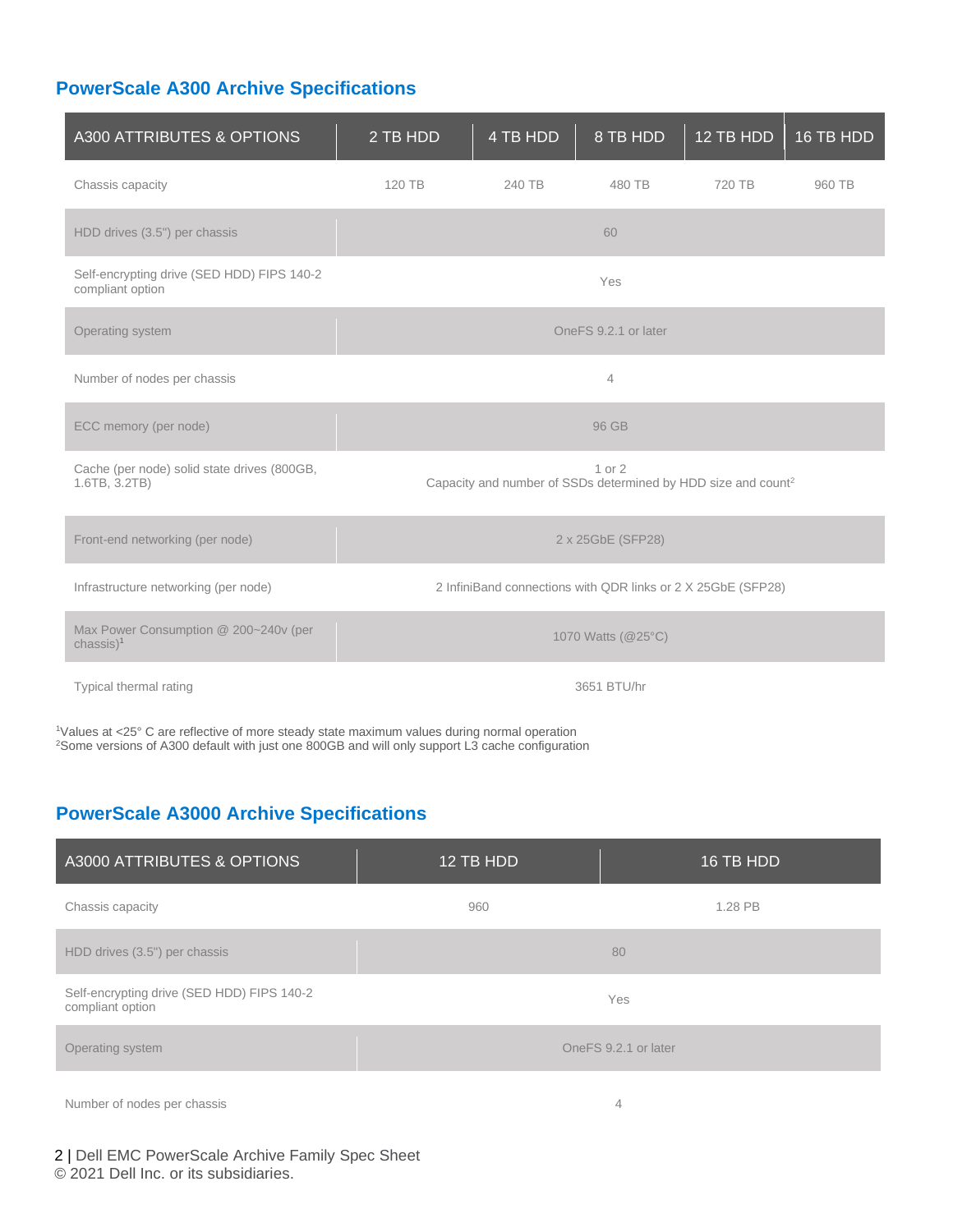| ECC memory (per node)                                            | 96 GB                                                        |  |  |
|------------------------------------------------------------------|--------------------------------------------------------------|--|--|
| Cache (per node) solid state drives (3.2TB)                      | $2^2$                                                        |  |  |
| Front-end networking (per node)                                  | 2 x 25GbE (SFP28)                                            |  |  |
| Infrastructure networking (per node)                             | 2 InfiniBand connections with QDR links or 2 X 25GbE (SFP28) |  |  |
| Max Power Consumption @ 200~240v (per<br>$chassis)$ <sup>1</sup> | 1230 Watts (@25°C)                                           |  |  |
| Typical thermal rating                                           | 4197 BTU/hr                                                  |  |  |

<sup>1</sup>Values at <25° C are reflective of more steady state maximum values during normal operation <sup>2</sup>Some versions of A3000 default with just one 800GB and will only support L3 cache configuration

# **Isilon A200 Archive Specifications**

| A200 ATTRIBUTES & OPTIONS                                                                                 | 2 TB HDD                                                                                          | 4 TB HDD | 8 TB HDD | 12 TB HDD | 16 TB HDD |
|-----------------------------------------------------------------------------------------------------------|---------------------------------------------------------------------------------------------------|----------|----------|-----------|-----------|
| Chassis capacity                                                                                          | 120 TB                                                                                            | 240 TB   | 480 TB   | 720 TB    | 960 TB    |
| HDD drives (3.5") per chassis                                                                             |                                                                                                   |          | 60       |           |           |
| Self-encrypting drive (SED HDD) FIPS 140-2<br>compliant option                                            |                                                                                                   |          | Yes      |           |           |
| Operating system                                                                                          | OneFS 8.1 or later except for self-encrypting drive options which require OneFS 8.1.0.1 or later. |          |          |           |           |
| Number of nodes per chassis                                                                               | $\overline{4}$                                                                                    |          |          |           |           |
| ECC memory (per node)                                                                                     | 16 GB or 64 GB                                                                                    |          |          |           |           |
| Cache (per node) solid state drives (400 GB<br>SSD for 2, 4 and 8 TB HDD and 800 GB SSD<br>for 12 TB HDD) | 1 or 2                                                                                            |          |          |           |           |
| Front-end networking (per node)                                                                           | 2 x 10GbE (SFP+) or 2 x 25GbE (SFP28)                                                             |          |          |           |           |
| Infrastructure networking (per node)                                                                      | 2 InfiniBand connections with QDR links or 2 X 10GbE (SFP+)                                       |          |          |           |           |
| Max Power Consumption @ 200~240v (per<br>$chassis)$ <sup>1</sup>                                          | 1060 Watts (@25°C)                                                                                |          |          |           |           |
| Typical thermal rating                                                                                    | 3600 BTU/hr                                                                                       |          |          |           |           |

<sup>1</sup>Values at <25° C are reflective of more steady state maximum values during normal operation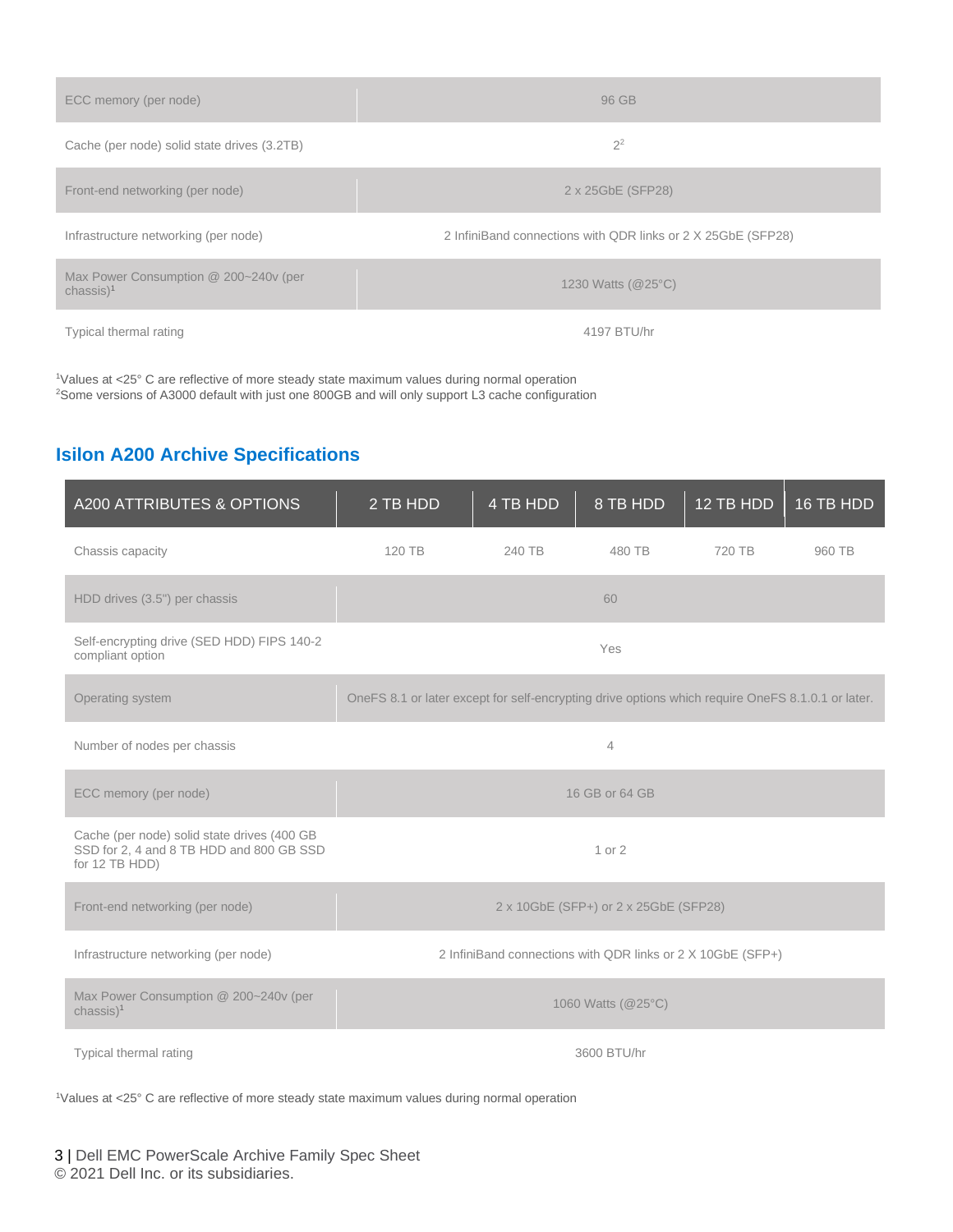### **Isilon A2000 Archive Specifications**

| A2000 ATTRIBUTES & OPTIONS                                                                                | 10 TB HDD                                                                                         | 12 TB HDD | 16 TB HDD |  |
|-----------------------------------------------------------------------------------------------------------|---------------------------------------------------------------------------------------------------|-----------|-----------|--|
| Chassis capacity                                                                                          | 800 TB                                                                                            | 960       | 1.28 PB   |  |
| HDD drives (3.5") per chassis                                                                             | 80                                                                                                |           |           |  |
| Self-encrypting drive (SED HDD) FIPS 140-2<br>compliant option                                            | Yes                                                                                               |           |           |  |
| Operating system                                                                                          | OneFS 8.1 or later except for self-encrypting drive options which require OneFS 8.1.0.1 or later. |           |           |  |
| Number of nodes per chassis                                                                               | $\overline{4}$                                                                                    |           |           |  |
| ECC memory (per node)                                                                                     | 16 GB or 64 GB                                                                                    |           |           |  |
| Cache (per node) solid state drives (400 GB SSD<br>for 2, 4 and 8 TB HDD and 800 GB SSD for 12 TB<br>HDD) | 1 or 2                                                                                            |           |           |  |
| Front-end networking (per node)                                                                           | 2 x 10GbE (SFP+) or 2 x 25GbE (SFP28)                                                             |           |           |  |
| Infrastructure networking (per node)                                                                      | 2 InfiniBand connections with QDR links or 2 X 10GbE (SFP+)                                       |           |           |  |
| Max Power Consumption @ 200~240v (per<br>$chassis)$ <sup>1</sup>                                          | 1120 Watts (@25°C)                                                                                |           |           |  |
| Typical thermal rating                                                                                    | 3800 BTU/hr                                                                                       |           |           |  |

<sup>1</sup>Values at <25° C are reflective of more steady state maximum values during normal operation

| <b>CLUSTER</b><br><b>ATTRIBUTES</b> | A200              | A2000             | A300              | A3000             |
|-------------------------------------|-------------------|-------------------|-------------------|-------------------|
| Number of chassis                   |                   |                   | 1 to 63           |                   |
| Number of nodes                     |                   |                   | 4 to 252          |                   |
| Cluster capacity                    | 120 TB to 60.4 PB | 800 TB to 80.6 PB | 120 TB to 60.4 PB | 120 TB to 80.6 PB |
| Rack units                          |                   |                   | 4 to 252          |                   |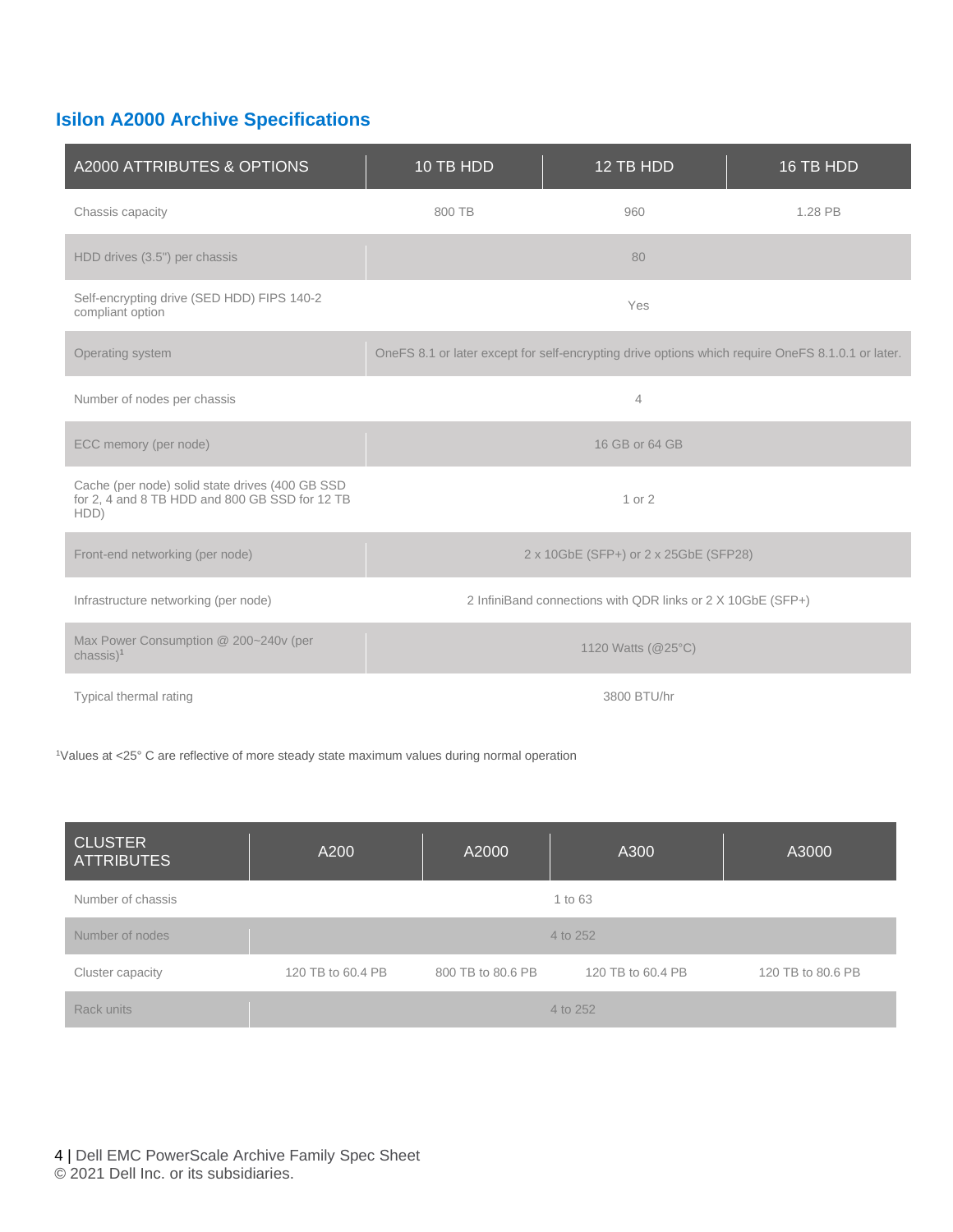# PowerScale Attributes

#### PRODUCT ATTRIBUTES

| Scale-out architecture    | Distributed fully symmetric clustered architecture that combines modular storage with OneFS operating<br>system in a single volume, single namespace and single filesystem                                                                                           |
|---------------------------|----------------------------------------------------------------------------------------------------------------------------------------------------------------------------------------------------------------------------------------------------------------------|
| Modular design            | Four self-contained Isilon nodes include server, software, HDDs and SSDs in a 4U rack-mountable<br>chassis. 1U or 2U Rack-mountable PowerScale node that integrates into existing PowerScale and Isilon<br>clusters with backend Ethernet or InfiniBand connectivity |
| Operating system          | PowerScale OneFS distributed file system creates a cluster with a single file system and single global<br>namespace. It is fully journaled, fully distributed, and has a globally coherent write/read cache                                                          |
| <b>High availability</b>  | No-single-point-of-failure. Self-healing design protects against disk or node failure; includes back-end<br>intra-cluster failover                                                                                                                                   |
| Scalability               | A cluster can scale up to 252 nodes. Minimum number of Isilon nodes per cluster is four. Minimum<br>number of PowerScale all-flash nodes per cluster is three. Add nodes to scale performance and capacity                                                           |
| Data protection           | FlexProtect file-level striping with support for N+1 through N+4 and mirroring data protection schemes                                                                                                                                                               |
| 2-way NDMP                | Supports two ports of Fibre Channel (8G) that allows for two-way NDMP connections and two ports of<br>standard 10GbE connectivity                                                                                                                                    |
| Data retention            | SmartLock policy-based retention and protection against accidental deletion                                                                                                                                                                                          |
| Security                  | File system audit capability to improve security and control of your storage infrastructure and address<br>regulatory compliance requirements                                                                                                                        |
| Efficiency                | SmartDedupe data deduplication option, which can reduce storage requirements by up to 35 percent.<br>Inline data reduction and compression available on F200, F600, F900, F810, H5600, H700, H7000,<br>A300, and A3000 nodes                                         |
| Automated storage tiering | Policy-based automated tiering options including SmartPools and CloudPools software to optimize<br>storage resources and lower costs                                                                                                                                 |
| Network protocol support  | NFSv3, NFSv4, NFS Kerberized sessions (UDP or TCP), SMB1 (CIFS), SMB2, SMB3, SMB3-CA,<br>Multichannel, HTTP, FTP, NDMP, SNMP, LDAP, HDFS, S3, ADS, NIS reads/writes                                                                                                  |
| Data replication          | SynclQ fast and flexible one-to-many file-based asynchronous replication between clusters                                                                                                                                                                            |

#### ENVIRONMENTAL SPECIFICATIONS – POWER

Power factor is a measure of how effectively you are using electricity. The power factor of an [AC](https://en.wikipedia.org/wiki/Alternating_current) electrical power system is defined as the [ratio](https://en.wikipedia.org/wiki/Ratio) of the [real power](https://en.wikipedia.org/wiki/AC_power#Active,_reactive,_and_apparent_power) absorbed by the [load](https://en.wikipedia.org/wiki/Electrical_load) to the apparent power flowing in the circuit and is a [dimensionless number](https://en.wikipedia.org/wiki/Dimensionless_number) in the [closed interval](https://en.wikipedia.org/wiki/Closed_interval) of −1 to 1. A power factor of less than one indicates the voltage and current are not in phase, reducing the instantaneous [product](https://en.wikipedia.org/wiki/Product_(mathematics)) of the two.

For max power consumption information during unexpected environmental conditions, please refer to the "Site Preparation and Planning Guide".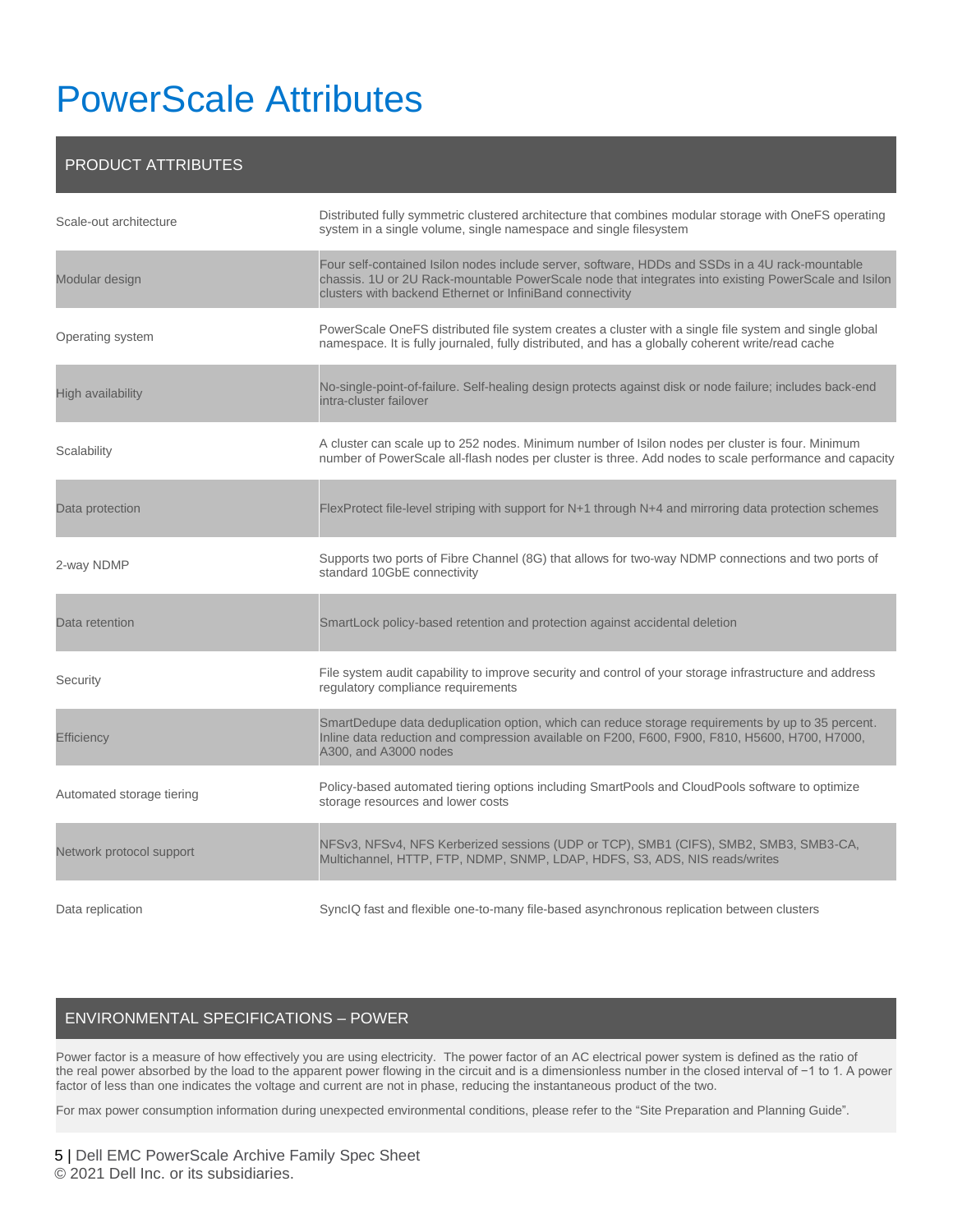**A200, A2000, A300 and A3000**: Dual-redundant, hot-swappable 1050W (low line) 1100W (high line) power supplies with power factor correction (PFC); rated for input voltages 90 - 130 VAC (low line) and 180-264 VAC (high line)

Power factor and efficiency rate for **A200, A2000, A300 and A3000**

| <b>System Load</b> | <b>Efficiency</b> | <b>PF</b> |
|--------------------|-------------------|-----------|
| 10%                | 86.00%            | 0.918     |
| 20%                | 92.95%            | 0.967     |
| 30%                | 93.93%            | 0.970     |
| 40%                | 94.41%            | 0.972     |
| 50%                | 94.49%            | 0.981     |
| 60%                | 94.11%            | 0.986     |
| 70%                | 94.04%            | 0.990     |
| 80%                | 93.86%            | 0.992     |
| 90%                | 93.63%            | 0.995     |
| 100%               | 93.25             | 0.996     |

CFM – Volume of airflow; cubic feet/minute

A2000 and A3000: each Node 60CFM, total chassis 240CFM (max.) A200 and A300: each Node 70CFM, total chassis 280CFM (max)

OPERATING ENVIRONMENT Compliant with ASHRAE A3 data center environment guidelines

#### **DIMENSIONS / WEIGHT:**

#### A200 and A300:

- Height: 7" (17.8 cm); Width: 17.6" (44.8 cm);
- Depth: (front NEMA rail to rear 2.5" SSD cover ejector): 35.8" (91.0 cm);
- Depth: (front of bezel to rear 2.5" SSD cover ejector): 37.6" (95.5 cm);

#### A2000 and A3000:

- Height: 7" (17.8 cm); Width: 17.6" (44.8 cm);
- Depth: (front NEMA rail to rear 2.5" SSD cover ejector): 40.4" (102.6 cm);
- Depth: (front of bezel to rear 2.5" SSD cover ejector): 42.2" (107.1 cm);

The following max weights per Chassis/node:

- A200: 240 lbs. (108.9 kg)
- A2000: 285 lbs. (129.3 kg)
- A300: 252.2 lbs (114.4 kg)
- A3000: 303 lbs. (137.4 kg)

MINIMUM SERVICE CLEARANCES FROM THE SERVICE CLEARANCES FROM THE SERVICE OF STATE AND THE SERVICE CLEARANCES